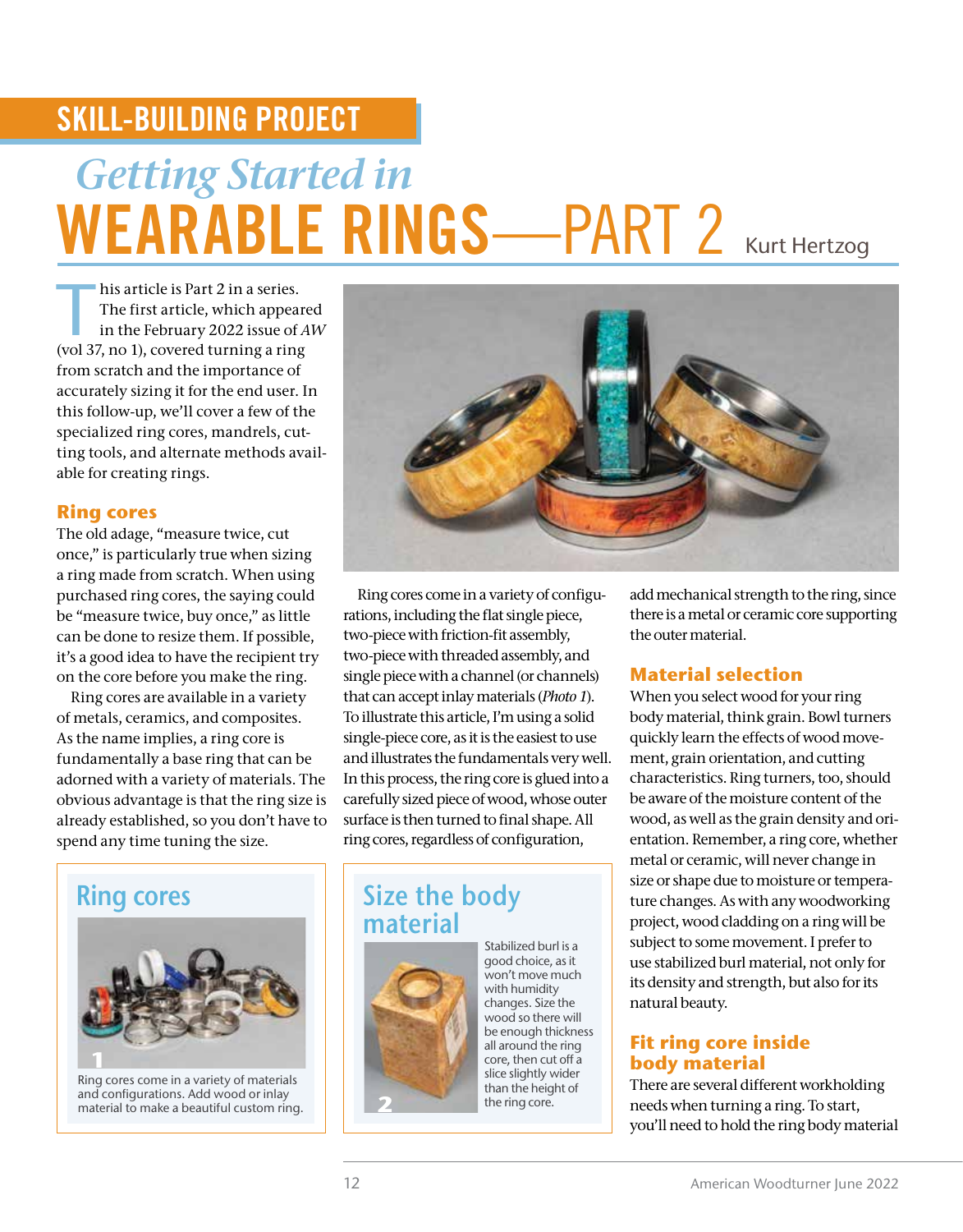### **Mount and drill**





The ring body material can be mounted to a wasteblock fitted with double-sided tape. The author first uses a hole saw to cut away excess wood and round the blank, then a Forstner bit slightly smaller than the outside diameter of the ring core.

for flattening, facing, drilling, and sizing prior to gluing in the ring core. The easiest and most straightforward method is to use a sacrificial block mounted in a chuck or on a faceplate.

To save time and minimize waste, I cut my ring blank slightly oversized. Not much more than 1" (25mm) diameter of wood will be needed (*Photo 2*). Cut off a square of material large enough for easy handling and mounting without too much extra. Flatten one face of ring body blank on a sanding block, and attach that flattened face to the wasteblock using double-sided mounting tape (*Photo 3*). You can use your tailstock quill to apply pressure for good adhesion. Once the ring blank is attached, flatten its exposed face using a gouge or scraper. This step is not critical, but it makes the drilling and sizing easier.

I remove the excess material by drilling with a hole saw (*Photo 4*). This rounds the blank while leaving it larger than the finished outside diameter. I then drill a hole with a Forstner bit just smaller than the required inside diameter (*Photo 5*). I find that these two actions save time and help to prevent wood breakage while removing excess stock.

With the bulk of the inner portion of the ring material removed, sneak up on the final fit of the ring core. A parting tool can be used to widen the inside diameter. The goals are to have a tight fit, allowing room for glue, and a truly perpendicular cut. Any angle on the inside cut could result in a visible gap between the ring core and the ring blank material. For those willing to buy another "gizmo," there is a specialty tool that is perfect for this job—a boring-head tool mounted in the lathe's tailstock (*Photo 6*). This tool, from the metalworking industry, is perfect since it allows for minute adjustment and by design cuts perpendicular to the axis of rotation throughout the depth of the cut.

Remember, it is easier to remove stock than to add it back, so stop and test the fit often, using the actual ring core as a gauge (*Photos 7, 8*). When the inside diameter allows for a snug "slip fit," stop removing material. A slip fit should allow enough room for adhesive yet be tight enough for proper assembly.

#### **Glue in the ring core**

Most metal or ceramic ring cores come with a high-gloss finish. I scuff the polished outer surface to provide some "tooth" for the adhesive. With metal cores, you can simply use a piece of abrasive flat on a table and abrade all around the surface by hand. With a ceramic core, the material is so hard that it takes diamond to cut it. In this case, mount the core on a ring-turning mandrel, run the lathe at a slow speed, and abrade the core with a diamond wheel-dressing tool.

I prefer to glue in the ring core on a horizontal surface such as my workbench or lathe bed (protected with wax paper). It is possible to leave the body material mounted on the lathe during gluing, but I think the gap around the ring core is more equalized when gluing takes place with the blank horizontal. The wood blank can be removed from the wasteblock easily. I usually remove it by hand, but if needed, you can use a thin knife to separate it from the tape mount.

Many ring turners use cyanoacrylate (CA) adhesive to bond the ring core into the body material, but I favor epoxy for

### **Fine-tune ring core fit**

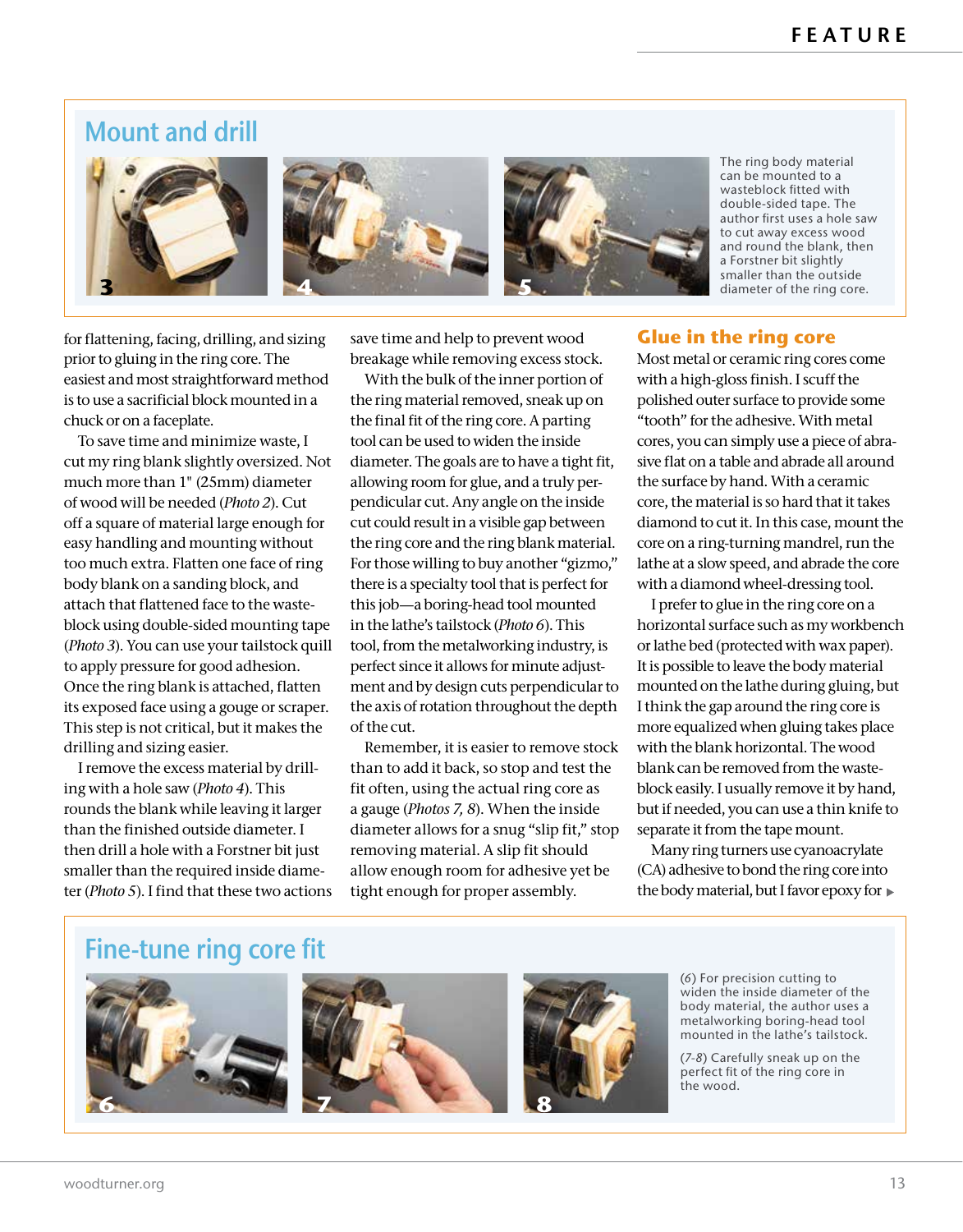### **Glue ring core into wood cladding**





Before gluing the ring core into the wood, scuff up its surface with sandpaper to improve adhesion.

#### **Turn the ring**

this job. Prior to glue-up, clean the ring blank's inside diameter and the scuffed ring core's outside diameter with denatured alcohol or acetone to remove any contaminants that could hinder adhesion (*Photo 9*). Mix the epoxy and lightly coat both gluing surfaces. Not much adhesive is needed, but complete coverage will ensure maximum surface bonding. Work on an easy-release surface such as a piece of wax paper or disposable plastic bag, inserting the ring core into the wood blank with a slight twisting motion. Leave the ring core centered in the width of the body material and clean off any epoxy that has squeezed onto the ring core's inside diameter (*Photo 10*). Allow the glue to cure; I let it dry overnight at a minimum.

In addition to the shopmade mandrel noted in the first article in this series, there are several excellent commercially available ring mandrels. Some purchased mandrels thread directly onto the lathe spindle, while others can be gripped by a scroll or collet chuck (*Photos 11-13*). Regardless of your mounting method, proper alignment on the ring core axis is critical. Even with care in gluing, there can be some misalignment. Accurate mounting means your turning will be concentric to the ring core axis, resulting in even thickness of the turned wood.

With the ring mounted on a mandrel, turn the wood to size and shape. Turning at a high speed with sharp tools and a

light touch works every time. I use a combination of cutting tools and sanding. I find nothing is needed beyond a spindleroughing gouge, although I often use a box scraper to square the ring material to the ring-core edges (*Photos 14, 15*). With both sides of the ring blank trimmed flush to the ring core, shape the contour of the outer surface as desired.

Remember that sandpaper is a cutting tool, too, and it may be all you need for final shaping, considering that the ring body material is turned very thin. Fresh sandpaper used at a modest speed can cut very nicely and remove stock in small increments (*Photo 16*). The note about modest speed is critical. Epoxy softens with heat, so any excess heat from fast sanding can loosen the adhesive bond to the ring core.

### **Finish the ring**

Finishes for rings are quite varied, from nothing at all, depending on the ring blank material, to the toughest you can find. A well-worn ring will endure a brutal life—from hot to cold and wet to dry, and it will be clanked against virtually everything. I typically use one of

### **Ring mandrels**



A variety of precision ring mandrels is available commercially. You can also make your own shopmade version, as shown in Part 1 of this article series (February 2022 *AW*).

### **Turn ring**